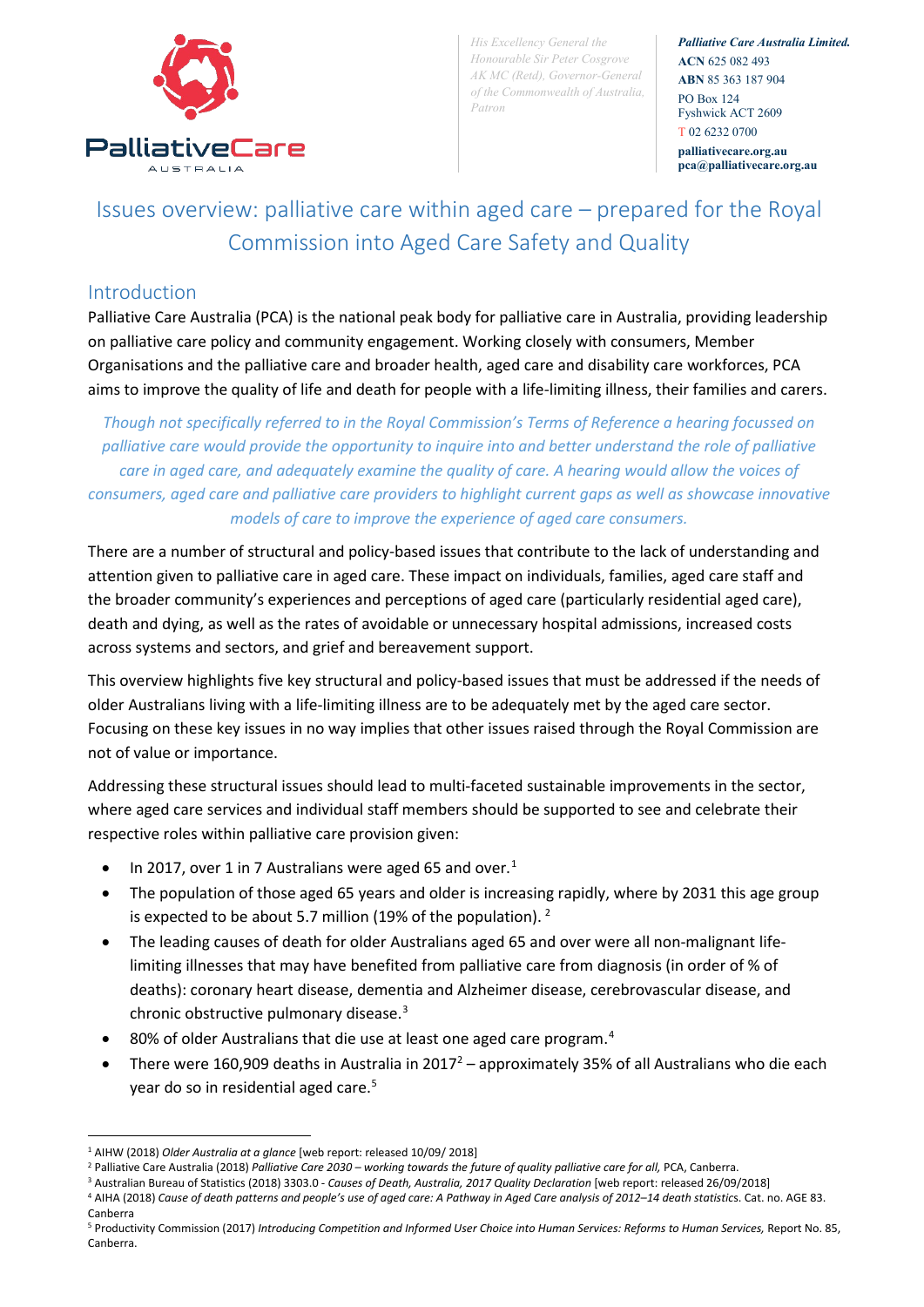PCA will also be providing a submission detailing the impacts of these structural and policy-based issues, on the provision of quality care to older Australians within the aged care and palliative care systems, which result in part from a significant lack of understanding about palliative care.<sup>[6](#page-1-0)</sup>

Palliative care is person and family-centred care provided for a person with an active, progressive, advanced disease, who has little or no prospect of cure and who is expected to die, and for whom the primary goal is to optimise the quality of life. Palliative care is not just about dying or 'end of life'. Palliative care helps people live their life as fully and as comfortably as possible when living with a life-limiting or terminal illness.<sup>[7](#page-1-1)</sup>

**Palliative care tends to be erroneously associated only with 'end of life'. A focus on care at the end of life only represents a specific time frame[8](#page-1-2) and often narrows the focus to the dying phase allowing opportunities for earlier support to be overlooked in aged care.** 

*"...older people suffer unnecessarily, owing to widespread underassessment and under treatment of their problems and lack of access to palliative care…The concept that palliative care is relevant only to the last few weeks of life (when no other treatment is beneficial) is outdated." – World Health Organisation, 2011[9](#page-1-3)*

The medical management and coordination of care may be undertaken by a wide range of professionals across many organisations and settings, as people will have different levels of need for palliative care, which may vary over time and increase or decrease in complexity. Palliative care may be ongoing, delivered concurrently with other treatments and is focused on helping people live their lives as fully and comfortably as possible until death and to help families cope during the time of illness and in their bereavement.<sup>10</sup>

Although originally associated primarily with the diagnosis of cancer, it is appropriate for anyone with lifelimiting illnesses including chronic conditions such as Chronic Obstructive Pulmonary Disease, Chronic Heart Failure, and dementia, and degenerative diseases such as Motor Neurone Disease, where individuals may benefit from palliative care from diagnosis till death.<sup>[11](#page-1-5)</sup>

Those with complex and persistent needs, or at various points during intermediate and fluctuating need, may require care by specialist palliative care providers. However many people living with life-limiting illnesses needs are straight forward and predictable, which are able to be well managed and supported by other health professionals, including those working within aged care. The capability of the aged care and broader health workforce to manage straightforward and predictable needs is a key factor influencing demand for specialist palliative care services, where there are only 226 specialist palliative care physicians and 3,457 palliative care nurses nationally.<sup>[12](#page-1-6)</sup>

**Quality palliative care occurs when strong networks exist between specialist palliative care providers and 'generalist' palliative care providers – which includes GPs and those working within aged care at all levels.**

<span id="page-1-0"></span><sup>6</sup> Australian Government Department of Health (2019) *National Palliative Care Strategy 2018* [accessed online]

<span id="page-1-1"></span><sup>7</sup> Op.Cit (2).

<span id="page-1-2"></span><sup>&</sup>lt;sup>8</sup> ASSQHC (2015) National Consensus Statement Essential Elements for Safe High Quality End of Life Care. ACSQHC, Sydney [Accessed online]

<span id="page-1-3"></span><sup>9</sup> World Health Organisation (2011) *Palliative care for older people: better practices*, WHO Regional Office for Europe, Denmark [Accessed online] <sup>10</sup> Op.Cit (8)

<span id="page-1-5"></span><span id="page-1-4"></span> $11$  Op.Cit (6)

<span id="page-1-6"></span><sup>12</sup> AIHW (2018) *Palliative care services in Australia – palliative care workforce* [web only report – last updated 17/10/18]. Data from 2016 - 226 specialist palliative care physicians (0.7% of medical specialists and 0.7 clinical FTE per 100,000 population) and 3,457 palliative care nurses (1.1% of all employed nurses or 11.2 clinical FTE per 100,000).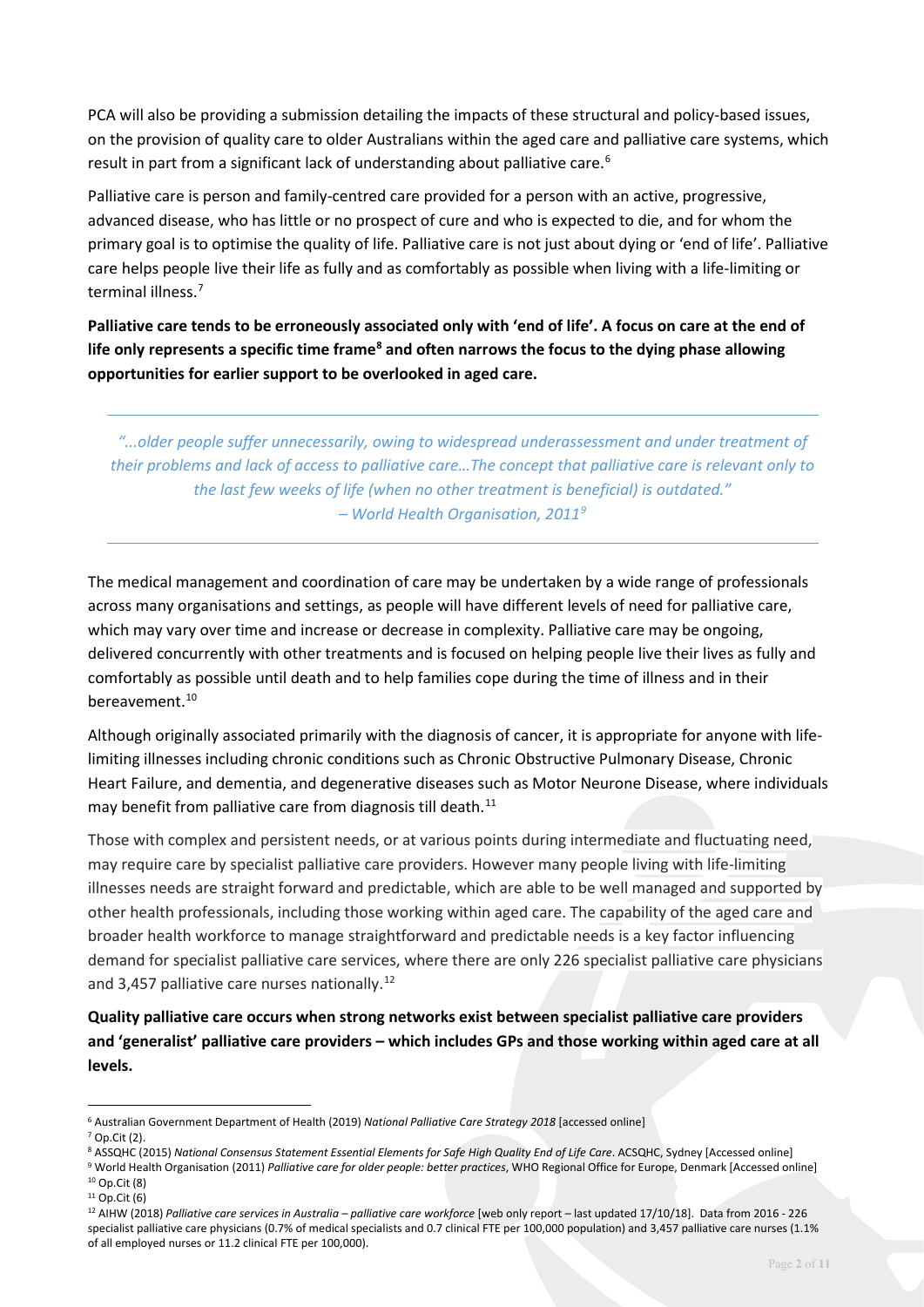Carers and families<sup>[13](#page-2-0)</sup> also play a significant role in the support and care of people living with a life-limiting illness and as such need to be considered as partners in care. The impact of supporting and caring for someone with a life-limiting illness needs to be acknowledged, where carers need support to assist them in providing care in a manner that also promotes their health, wellbeing and personal aspirations.

The issue of palliative care in aged care has been raised by a number of witnesses before the Royal Commission. In order for the Commission to be fully informed about the quality of care provided in aged care, it must explore:

- how palliative care is viewed within aged care,
- policy and structural impediments to aged care embracing palliative care as core business; and
- interjurisdictional issues that create barriers to people receiving aged care services and specialist palliative care services.

*"The committee considers that at times it is forgotten that disease does not discriminate. Although longevity increases the incidence of incurable illnesses such as dementia, incurable and life-limiting illnesses can be suffered by anyone, from the very youngest to the very oldest members of community. Funding mechanisms should reflect this fact, and ensure care is delivered in accordance with the WHO definition of palliative care." – Senate Community Affairs Reference Committee[14](#page-2-1)*

The following issues overview outlines five structural and policy-based issues, where detailed case study examples will be provided in the PCA submission. It is important to note that while PCA has limited the scope of this overview, there are other specific issues related to the provision of palliative care within aged care including:

- care for people who are Aboriginal or Torres Strait Islander,
- care for people who are living with dementia,
- timely access to medicines,
- access to specialist palliative care within rural and remote Australia,
- advance care planning, and

<u>.</u>

• appropriate grief and bereavement support for carers and families, staff within aged care, and residents of residential aged care facilities.

<span id="page-2-0"></span><sup>&</sup>lt;sup>13</sup> Family includes people identified by the person as family. Carers may include family members and other members of their community (such as close friends and neighbours) who the person agrees to being involved in their care.

<span id="page-2-1"></span><sup>14</sup> Australia. Parliament. Senate. Community Affairs References Committee & Siewert, Rachel 2012, *Palliative care in Australia*, (3.79) Community Affairs References Committee, Canberra, ACT [Accessed online]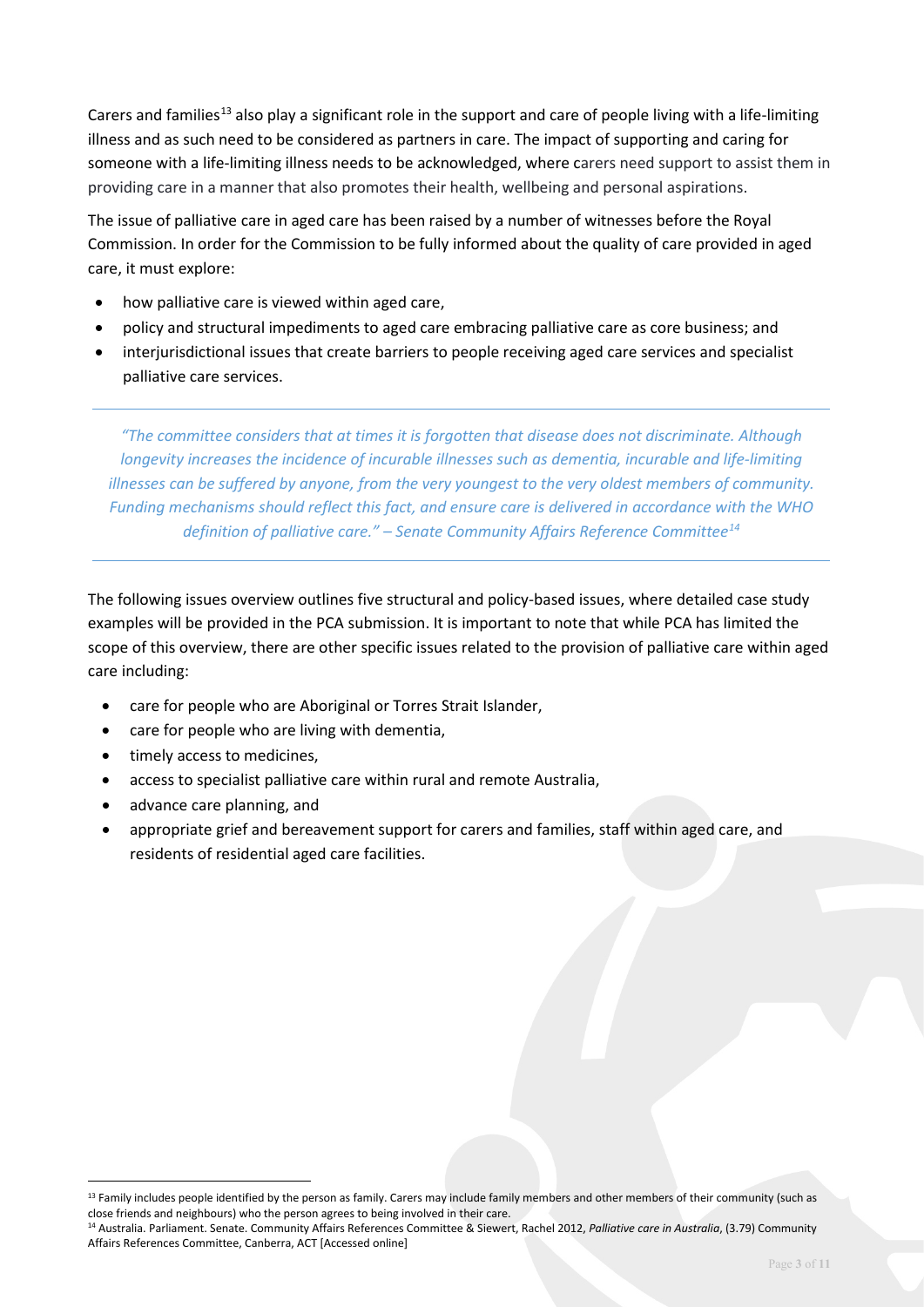## 1. 'Palliative care' should inform structures and policy not just 'end of life care'

The understanding of palliative care in aged care has been influenced in part by the narrow view of palliative care in Commonwealth funded aged care programs and policy, or the lack of recognition of palliative care within aged care service provision. Examples include, but are not limited to:

- The legislated **Quality of Care Principles 2014** stipulates the services and supports residential aged care providers must provide to care recipients who need them, and includes 'nursing services' described in part as '*services may include, but are not limited to, the following: (a) establishment and supervision of a complex pain management or palliative care program, including monitoring and managing any side effects*.'[15](#page-3-0) This single reference to palliative care in these Principles narrows the understanding of palliative care in residential aged care to that of medication and symptom control.
- The Aged Care Sector Committee's **Aged Care Roadmap** released in 2016 does not mention palliative care or dying. This is despite the responsibility of this key document to 'set out the path to a system where people are valued and respected, including their rights to choice, dignity, safety (physical, emotional and psychological) and quality of life'.[16](#page-3-1)
- The **Legislated Review of Aged Care 2017** which 'considered the impact and effectiveness of the changes to aged care and made recommendations for future reform to the aged care system',<sup>[17](#page-3-2)</sup> access to palliative care was 'raised numerous times by consumers, carers and providers during the review, but it was not considered by the reviewers as it does not align specifically with the terms of reference'.[18](#page-3-3)
- The **Aged Care Funding Instrument (ACFI)** only recognises and funds *'*palliative care' at the 'end of life' where the definition of end of life referenced is the 'last week or days of life'.<sup>19</sup>
- The Australian Institute of Health and Welfare **Palliative care services in Australia report** (palliative care in residential aged care section) represents ACFI appraisal data in a way that equates 'appraisal' for funding as 'need' for palliative care.<sup>[20](#page-3-5)</sup> This data influences government policy, noting there were about 239,600 permanent residents in Australia (2016–17) with completed ACFI appraisals, and about 1 in 50 of these residents (4,509) had an ACFI appraisal indicating the 'need' for palliative care.<sup>[21](#page-3-6)</sup>
- The **Aged Care Quality Standards**<sup>[22](#page-3-7)</sup> which provide a legislative base for minimum requirements in aged care do not include a standard or any requirements that refer to palliative care.

*"Palliative care is unarguably one of the most important services delivered by the aged care industry and vital to protecting the quality of life of older Australians as their lives draw to an end."[23](#page-3-8) – COTA, 2017*

<span id="page-3-0"></span><sup>15</sup> Federal Register of Legislation, *Quality of Care Principles 2014,* Part 3, 3 (item 3.8) [Registered 16 January 2019]

<span id="page-3-1"></span><sup>16</sup> Aged Care Sector Committee, *Aged Care Roadmap 2016* [Accessed online]

<span id="page-3-2"></span><sup>17</sup> Australian Government Department of Health (2017) *Legislated Review of Aged Care 2017* [Accessed online]

<span id="page-3-3"></span> $18$  On Cit (16)

<span id="page-3-4"></span><sup>19</sup> Australian Government Department of Health (2016) *Aged Care Funding Instrument User Guide* [accessed online]

<span id="page-3-5"></span><sup>&</sup>lt;sup>20</sup> Note: As of 2018 this report states 'In practice, it is possible to receive palliative care in residential aged care without having received an ACFI assessment indicating the need for palliative care. Also note that the data available to the AIHW cannot confirm the extent or nature of palliative care actually provided for those who were assessed and funded for palliative care'.

<sup>&</sup>lt;sup>21</sup> AIHW (2018) Palliative care services in Australia, Characteristics of residential aged care residents needing palliative care [web only report: Oct 2018]

<span id="page-3-8"></span><span id="page-3-7"></span><span id="page-3-6"></span><sup>&</sup>lt;sup>22</sup> Aged Care Quality and Safety Commission (2019) Guidance and Resources for Providers to support the Aged Care Quality Standards [Accessed online] <sup>23</sup> COTA, 'Extending Choice And Control Over Palliative Care In Aged Care' (Media Release), 22 May 2017 [Accessed online]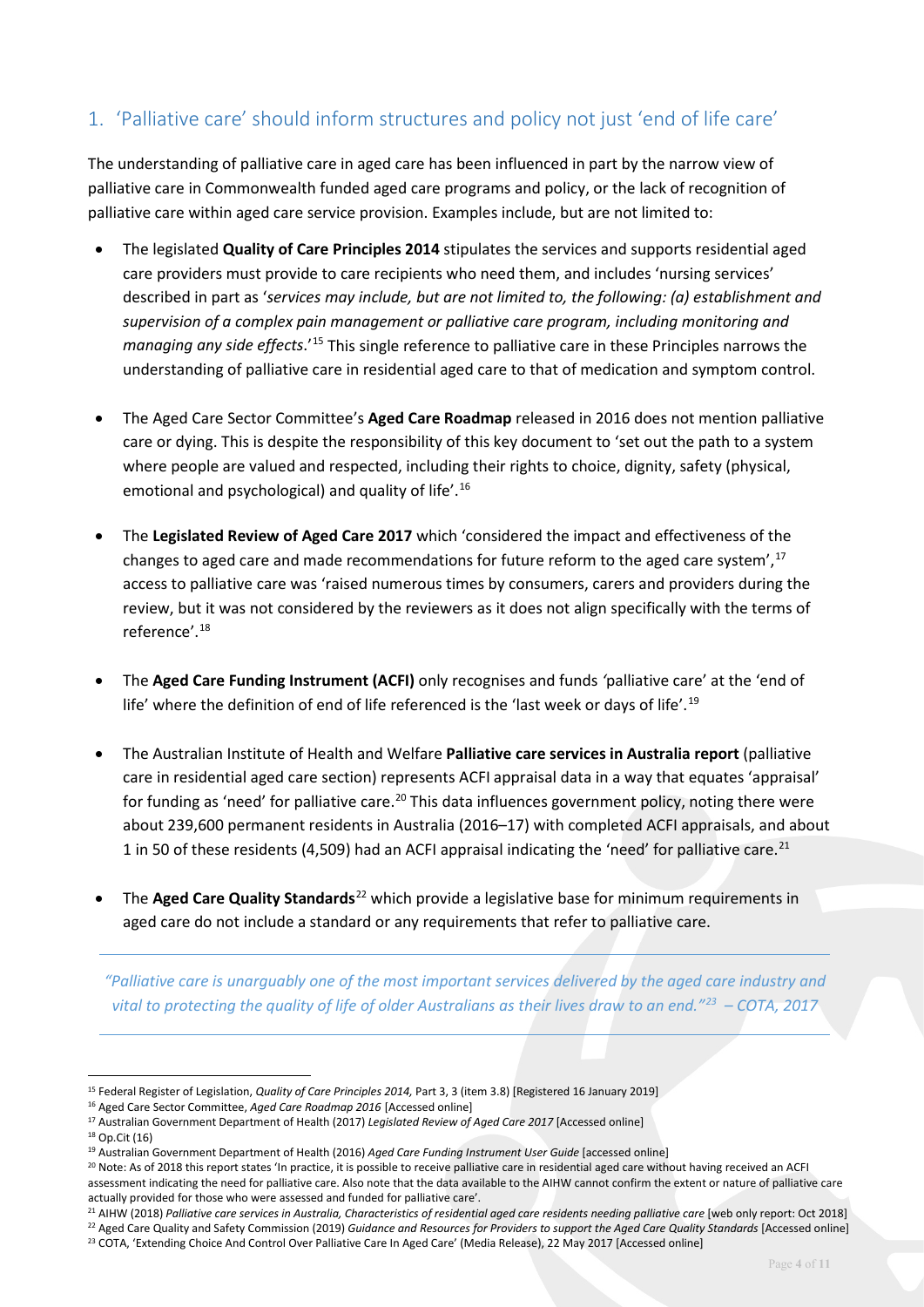# 2. The Aged Care Quality Standards do not include the provision of palliative care as an outcome for consumers or requirement for providers

Organisations providing Commonwealth subsidised aged care services are required to comply with and have performance assessed against the Aged Care Quality Standards (Standards) from 1 July 2019. These "…*standards for quality of care and quality of life for the provision of aged care"* are intended to provide a structured approach to the management of quality and represent clear statements of expected performance[24](#page-4-0). These Standards focus on outcomes for consumers and reflect the level of care and services the community can expect from aged care providers yet they do not include 'palliative care'.

*"The Aged Care Quality Standards clearly define what good care should look like… make it easier to check that people receive good care... It's about them [your provider] caring for you and your individual needs"[25](#page-4-1) - Guidance and Resources for Consumers* 

As stated, narrowing the focus to 'end-of-life' is not representative of palliative care, and does not allow the full opportunity for support primarily focused on quality of life to be provided:

- Standard 2 '*Ongoing assessment and planning with consumers*' includes requirement 'b) Assessment and planning identifies and addresses the consumer's current needs, goals and preferences, including advance care planning and end of life planning if the consumer wishes'.<sup>[26](#page-4-2)</sup>
- Standard 3 *'Personal care and clinical care'* includes the requirement 'c) The needs, goals and preferences of consumers nearing the end of life are recognised and addressed, their comfort maximised and their dignity preserved'.<sup>[27](#page-4-3)</sup>

The **Guidance and Resources for Providers to support the Aged Care Quality Standards** refers to palliative care in such a way as to imply it is something delivered by 'others' rather than part of the care delivered by the aged care provider, for example, '*members of the workforce know how to access people with the relevant knowledge or qualifications to provide information to consumers on end of life planning or palliative care if the consumer wishes to include these in their care and services plan'*. [28](#page-4-4)

The lack of acknowledgment of palliative care provision within aged care in the Standards is despite the **Senate Inquiry into Palliative Care in Australia Report** noting in 2012 the concern with the lack of a standard within aged care where *"The committee is concerned by the level of variance in the standard and quality of palliative care. The committee considers there could be merit in the introduction of a mandatory national standard linked to accreditation that would cover the provision of palliative care". [29](#page-4-5)*

These Standards provide an opportunity to support those working within the aged care sector and drive improvements in the quality of care for people living with a life-limiting illness receiving aged care services. The Standards should align with the Government's recently released **National Palliative Care Strategy 2018** which includes Priority 7.5 "indicators for quality palliative care are reflected in the accreditation processes of all care settings".*[30](#page-4-6)*

<span id="page-4-0"></span><sup>24</sup> Federal Register of Legislation, *Quality of Care Amendment (Single Quality Framework) Principles 2018* [Registered 10 Oct 2018]

<span id="page-4-1"></span><sup>&</sup>lt;sup>25</sup> Aged Care Quality and Safety Commission, Guidance and Resources for Consumers - What the new Aged Care Quality Standards mean for you [webpage – last updated 2 April 2019]

<span id="page-4-2"></span> $26$  Ibid

<span id="page-4-3"></span><sup>27</sup> Ibid

<span id="page-4-4"></span><sup>&</sup>lt;sup>28</sup> Ibid – Standard 2, 'examples of actions and evidence' section, under 'workforce and others'

<span id="page-4-6"></span><span id="page-4-5"></span><sup>29</sup> Op.Cit (14):(2.37) <sup>30</sup> Op.Cit (6) Goal 7 – Accountability, Priority 7.5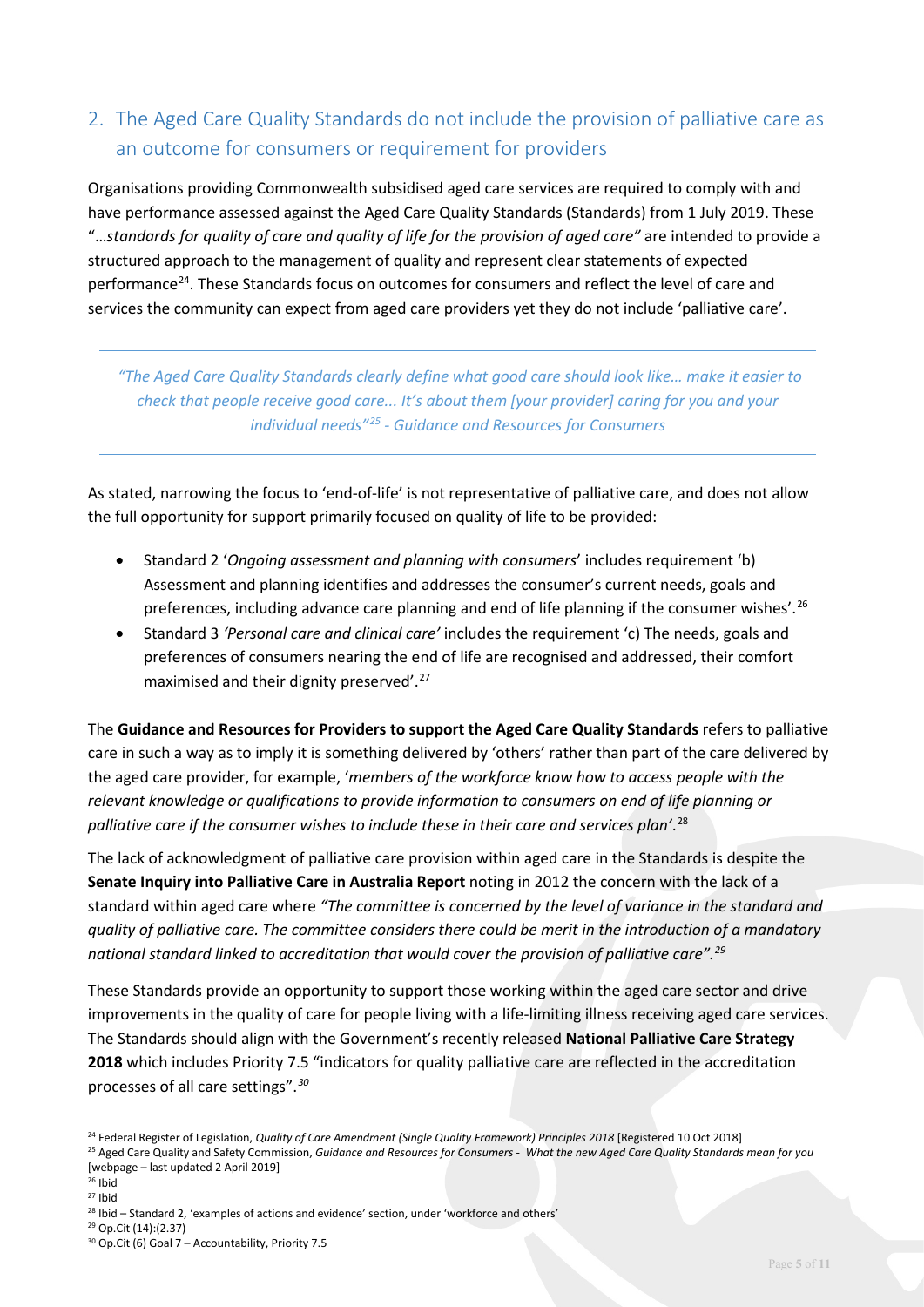#### 3. CHSP and HCP 'versus' palliative care - impact on the choice to stay at home

Currently access to Commonwealth funded home care supports are hampered due to poor understanding of palliative care, inconsistent assessment for Commonwealth Home Support Program (CHSP) and Home Care Packages (HCP), waiting times for HCPs and interface issues with state/territory funded specialist palliative care services. This overview highlights key structural issues relevant to CHSP and HCP for people living with a life-limiting illness in accessing aged care services and community-based specialist palliative care. PCA will provide case studies detailing the issues in the submission.

*"Older Australians have increasingly complex care needs that frequently require multidisciplinary services drawn from across the aged care and health care systems. However, funding and jurisdictional boundaries and professional silos can impact on access to care and the care experience for the older person and increase costs for older people and governments" – Aged Care Workforce Strategy Taskforce [31](#page-5-0)*

My Aged Care as the main entry point to the aged care system was designed to make it easier for older people to access information and have their needs assessed and be supported to find and access services.<sup>[32](#page-5-1)</sup> However, ambiguity and inconsistency in the operation of My Aged Care screening and assessment services is particularly impacting on people living with a life-limiting illness.

The **CHSP Program Manual** states "*CHSP clients are able to receive palliative care services from their local health system in addition to their home support services."*[33](#page-5-2) However, My Aged Care staff undertaking screening, Regional Assessment Service (RAS) and Aged Care Assessment Team (ACAT) assessors often dispute whether a CHSP service should be provided, particularly if a specialist palliative care service is already involved.

People will have different levels of need for palliative care, which may vary over time, increasing or decreasing in complexity, and may or may not require specialist palliative care. It is not clear why an individual and their family/carer should not be able to be adequately supported by a CHSP level service, especially with personal care such as showering, to remain in the home if this is what they wish, while continuing to be adequately managed though their general practice and/or state or territory funded community-based specialist palliative care service.

The CHSP Program Manual, like the Standards, also refers to palliative care in such a way as to imply it is something delivered by 'others' rather than part of the care delivered by the aged care provider or that specialist palliative care is largely responsible, where "…*as with any palliative care arrangement, the palliative care team would coordinate the skills and disciplines of many service providers to ensure appropriate care services. This would include working with the client's CHSP service providers."[34](#page-5-3)*

Not all of the issues lie within aged care as State and territory governments are responsible for the provision and delivery of community-based specialist palliative care services. Unfortunately there is also lack of consistency about what services jurisdiction's fund, particularly for those eligible to receive Commonwealth funded aged care services, or indeed disability services.

<span id="page-5-0"></span><sup>31</sup> Aged Care Workforce Strategy Taskforce (2018) *A matter of care: Australia's aged care workforce strategy* [accessed online]

<span id="page-5-1"></span><sup>32</sup> Australian Government, My Aged Care, *Ageing and Aged Care webpage* [viewed 24 April 2019]

<span id="page-5-3"></span><span id="page-5-2"></span><sup>33</sup> Australian Government Department of Health (2018) *Commonwealth Home Support Programme Program Manual 2018* [accessed online]  $34$  Ihid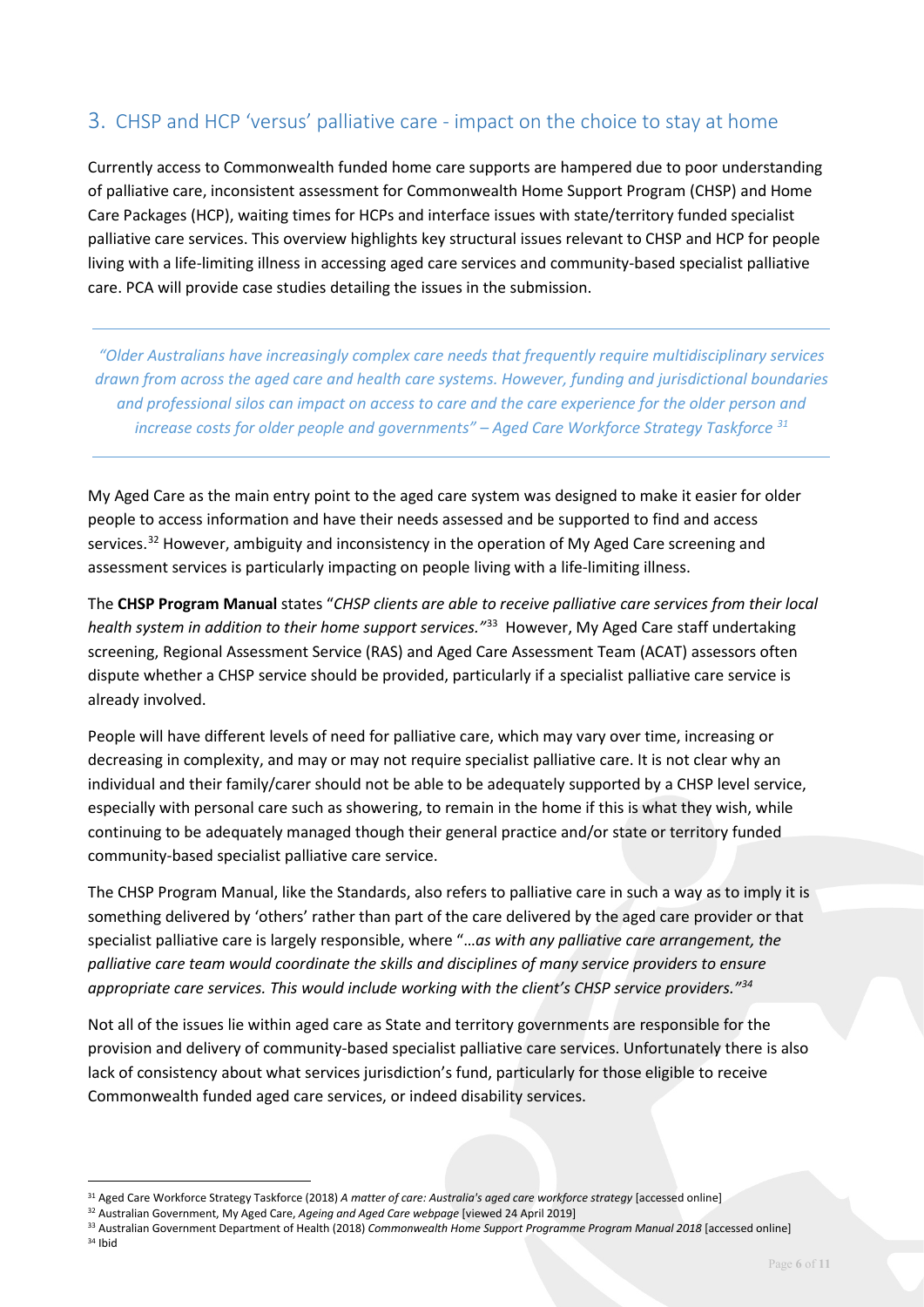*" …there is currently overlap in the roles of the different levels of government, which has led to uncertainty and buck passing over how stewardship is shared and service provision is coordinated across different settings…[consumers] may miss out on specialist palliative care because it is unclear whether it is the Australian Government's responsibility as steward of the aged care system, or the role of State and Territory Governments as providers of specialist palliative care…" – Productivity Commission, 2018[35](#page-6-0)*

If a person's needs change and they require additional support, then a HCP may be required to facilitate remaining at home if this is still wanted. Information on My Aged Care is not a true representation of the issues regarding accessing HCP services at the 'end-of-life' where "*If you are caring for someone who is nearing the end of their life, there is help and support available during this difficult time…There are a number of aged care services that may help a person nearing the end of their life to stay in the comfort of their own home. These services include: nursing care – a qualified nurse comes to your home…personal care – help with bathing or showering…health support – there are a number of services…*"[36](#page-6-1)

**For a person living with a life limiting illness, the wait times to receive a HCP usually means periods of hospitalisation are extended as their needs increase are not able to be supported at home and/or the person has died prior to receiving the care they were assessed as requiring, and/or they move to residential aged care when this is not what they wanted and could have been supported at home.** 

Waiting periods aside, there is often the assumption that a person with a life-limiting illness whose needs escalate will automatically require a level 4 package, or entry into residential care. This is in part due to the lack of clarity and consistency regarding what palliative care 'aged care' will or can provide, and what state/territory funded specialist palliative care services can or will provide. Any review or consideration of new models or funding levels must include consideration of the issues raised throughout this brief, and consultation across portfolios and sectors.

In addition, access to aids and equipment can be hampered by lack of clarity around Commonwealth and state/territory responsibilities. This ongoing issue for older people has become more complex as funding for equipment services has been impacted by the National Disability Insurance Scheme, where '*clearer funding and program responsibilities across State and Territory and Commonwealth jurisdictions should be created as a priority to improve consumer understanding regarding eligibility'*. [37](#page-6-2)

A hearing focussed on palliative care would provide the opportunity to inquire into and better understand the issues related to older Australians living with a life-limiting illness and their family and/or carer to remain within their home if this is what they would prefer.

*"…the most important consideration in service delivery reform at present is to increase the capacity to support palliative care in the home (including residential aged care), or specialised hospice facilities where that is the preference, and reduce unnecessary (and often unwanted) transfer into the hospital system. This*  is likely to have the effect of saving money. Most important however, is that it will provide a better *experience to patients and those around them." - Senate Community Affairs Reference Committee[38](#page-6-3)*

<u>.</u>

<span id="page-6-2"></span><sup>37</sup> National Aged Care Alliance (2018) Position Paper *Assistive Technology for Older Australians* [accessed online]

<span id="page-6-0"></span><sup>35</sup> Op.Cit (5)

<span id="page-6-1"></span><sup>36</sup> Australian Government, My Aged Care, *End-of-life care at home webpage* [Last reviewed: 15 May, 2018].

<span id="page-6-3"></span><sup>38</sup> Op.Cit (14): (7.31)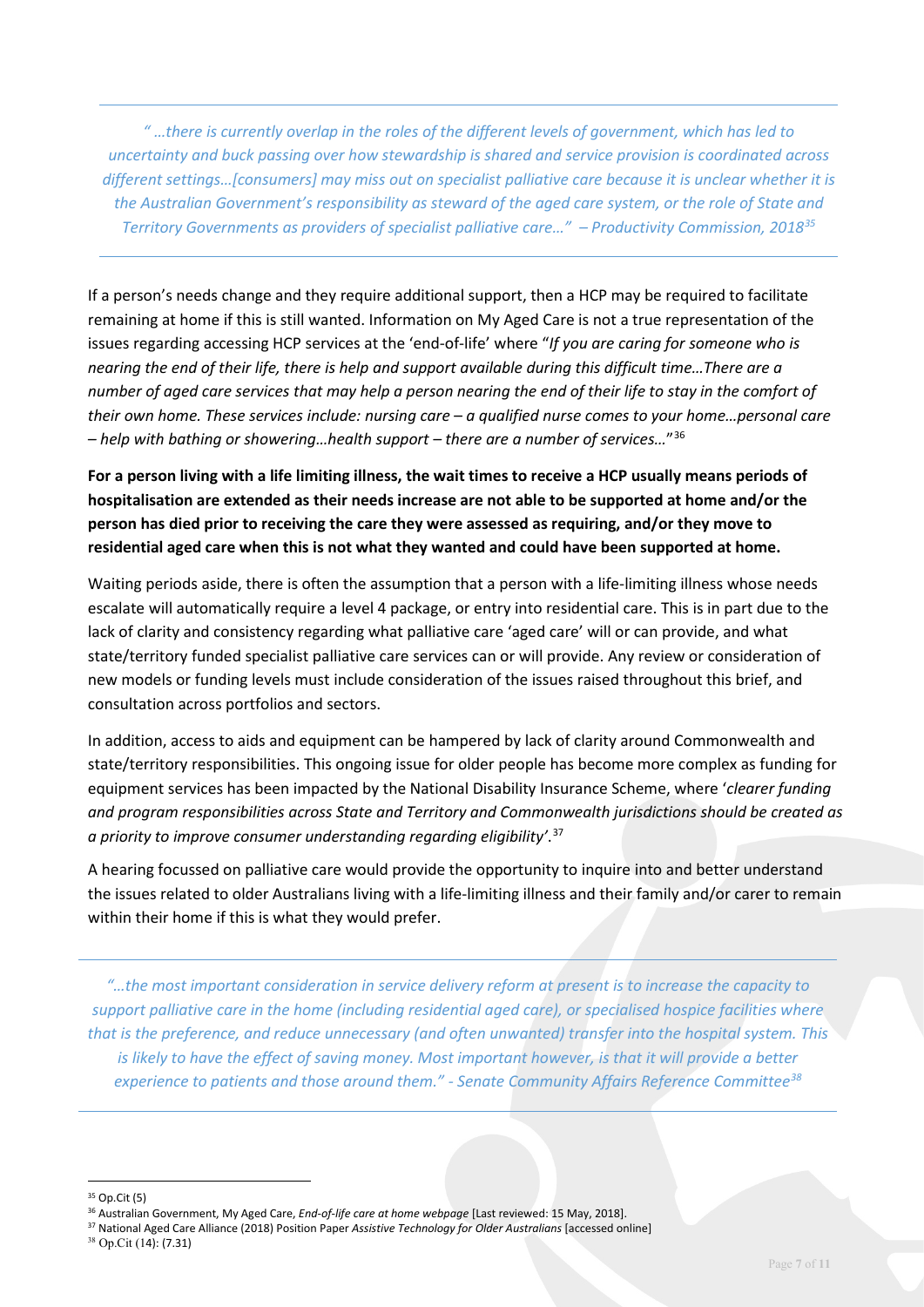### 4. Palliative care is not appropriately recognised for funding in residential care

Noting work has recently been undertaken to investigate alternative approaches for residential aged care funding, a hearing focusing on palliative care would allow the Commission to inquire into the implications that stem from how palliative care is recognised and described in current and proposed funding models in residential aged care.

Currently the Aged Care Funding Instrument (ACFI) is the resource allocation instrument used to determine levels of care funding in residential aged care. Per the **Aged Care Funding Instrument User Guide**[39](#page-7-0) ACFI recognises and funds *'*palliative care' at the 'end of life' where the definition of end of life referenced is the last week or days of life, with ACFI 12 (item 14) enabling a claim for *'Palliative care program involving End of Life care where ongoing care will involve very intensive clinical nursing and/ or complex pain management in the residential care setting.*'

Note the language used here of 'very intensive' and 'complex' care is at odds with the statement on the first page of the same User Guide, where '*the ACFI questions provide basic information that is related to fundamental care need areas, it is not a comprehensive assessment package. Comprehensive assessment considers a broader range of care needs than is required in the ACFI. Comprehensive assessment is used for the purposes of ensuring care recipients receive quality and safe care that appropriately meets their care needs."*

Palliative care is not the last weeks of days of life. Note the **National Consensus Statement: essential elements for safe and high-quality end-of-life care**[40](#page-7-1) definition of 'end of life care' is also broader than that referred to in the ACFI:

*"People are 'approaching the end of life' when they are likely to die within the next 12 months. This includes people whose death is imminent (expected within a few hours or days) and those with:*

- *advanced, progressive, incurable conditions*
- *general frailty and co-existing conditions that mean that they are expected to die within 12 months*
- *existing conditions, if they are at risk of dying from a sudden acute crisis in their condition*
- *life-threatening acute conditions caused by sudden catastrophic events."*

*"The ACFI specifies that funding specifically for palliative care is only allowable 'in the last week or days' of a resident's life. This limit is strictly adhered to in Australian Government decisions, which has pursued Administrative Appeals Tribunal cases against aged care facilities that sought funding to provide palliative care for too long." - Productivity Commission, 2018[41](#page-7-2)*

Aside from the definitional issues, the following also exist in relation to the ACFI and palliative care:

- The basic residential care subsidy amount is paid to the provider for each eligible permanent resident based on their classification under the ACFI. Whilst calculated on an individual basis it is not individually allocated.
- To receive funding for 'palliative care' a provider requires a directive from a clinical nurse consultant or clinical nurse specialist in pain or palliative care or from a medical practitioner and a pain

<span id="page-7-0"></span><sup>39</sup> Australian Government Department of Health (2016) *Aged Care Funding Instrument User Guide* [Accessed online]

<span id="page-7-2"></span><span id="page-7-1"></span><sup>40</sup> Australian Commission on Safety and Quality in Health Care (2015) *National Consensus Statement: essential elements for safe and high-quality end-of-life care.* [Accessed online]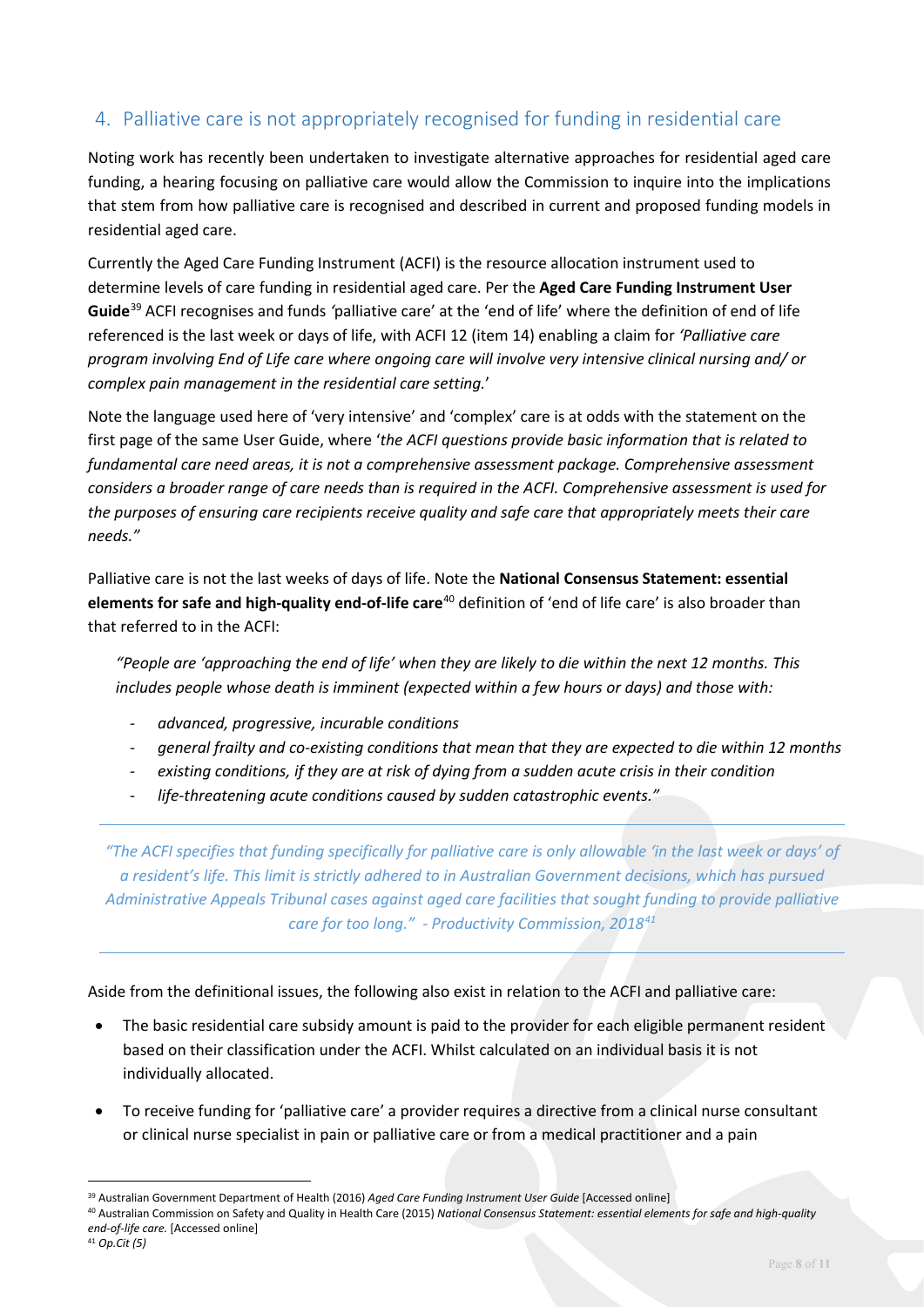assessment. Given the funding is only available in the 'last week or days of life' it can be difficult to obtain the necessary documentation and lodge the funding application within the necessary timeframe particularly in regional and rural areas.

- Any data derived from payments for 'palliative care' via the ACFI does not reflect either the number of residents who needed palliative care, nor the number who received palliative care. Any such data only represents the number of residents who were assessed as meeting the funding criteria and for whom a claim was submitted.
- Funding can be recouped by the Government if it is considered that 'palliative care' has been provided for too long, constituting a financial risk for providers.<sup>[42](#page-8-0)</sup>

The Department of Health has recently released a consultation paper outlining the proposed new funding model, the Australian National – Aged Care classification (AN-ACC) which allows in part for 'a variable price per day for the costs of individualised care for each resident based on their AN-ACC casemix class'[.43](#page-8-1) As it currently stands, the AN-ACC includes Class 1 'admit for palliative care'. This class is only available on admission and residents are unable to be reassessed into this funding class at a later time, rather, *"residents who become palliative while in residential care are reassessed as per any other change in care requirements*".[44](#page-8-2) With \$4.6 million committed for a trial of the AN-ACC to commence in the second half of 2019, PCA will be providing a submission to the consultation paper, as there is concern that the proposed model may only exacerbate the views in aged care policy and funding models.

#### 5. The aged care workforce needs support to make palliative care core business

There is a lack of adequate systemic support for the aged care workforce to appropriately deliver quality palliative care to older Australians living with a life-limiting illness who are receiving aged care services.

*"To support the workforce, a social change and workforce recruitment campaign is needed to reframe attitudes to care, ageing and dying and to promote the value of the aged care workforce" - Aged Care Workforce Strategy Taskforce 2018[45](#page-8-3)*

Given many of the issues identified in general within the recent work of the Aged Care Workforce Strategy Taskforce, PCA highlight in this issue overview the following points that will be explored in more detail in the broader submission:

- The work of caring for people in aged care is undervalued leading to staff turnover and lack of consistency in staffing.[46](#page-8-4)
- There currently does not exist robust evidenced based tools to appropriately quantify the best mix of staff required in residential aged care<sup>[47](#page-8-5),[48](#page-8-6)</sup>, that includes having the right number and mix of staff to ensure that a predictable standard of care is provided at all hours.

<span id="page-8-0"></span><sup>&</sup>lt;sup>42</sup> Leading Aged Services Australia, 2017, LASA submission to the National Palliative Care Strategy Consultation.

<span id="page-8-1"></span><sup>43</sup> Australian Government Department of Health, *Proposal for a new residential aged care funding model - consultation paper* March 2019

<sup>44</sup> Ibid

<span id="page-8-3"></span><span id="page-8-2"></span><sup>45</sup> Op.Cit(30)

<span id="page-8-4"></span><sup>46</sup> Ibid

<span id="page-8-5"></span><sup>&</sup>lt;sup>47</sup> COTA (2018) Position Paper Keep fixing Australia's aged care system...taking the next steps in tandem with the Royal Commission [accessed online]

<span id="page-8-6"></span><sup>48</sup> Australian Healthcare and Hospitals Association, Submission to the Royal Commission 25 March 2019 pg 22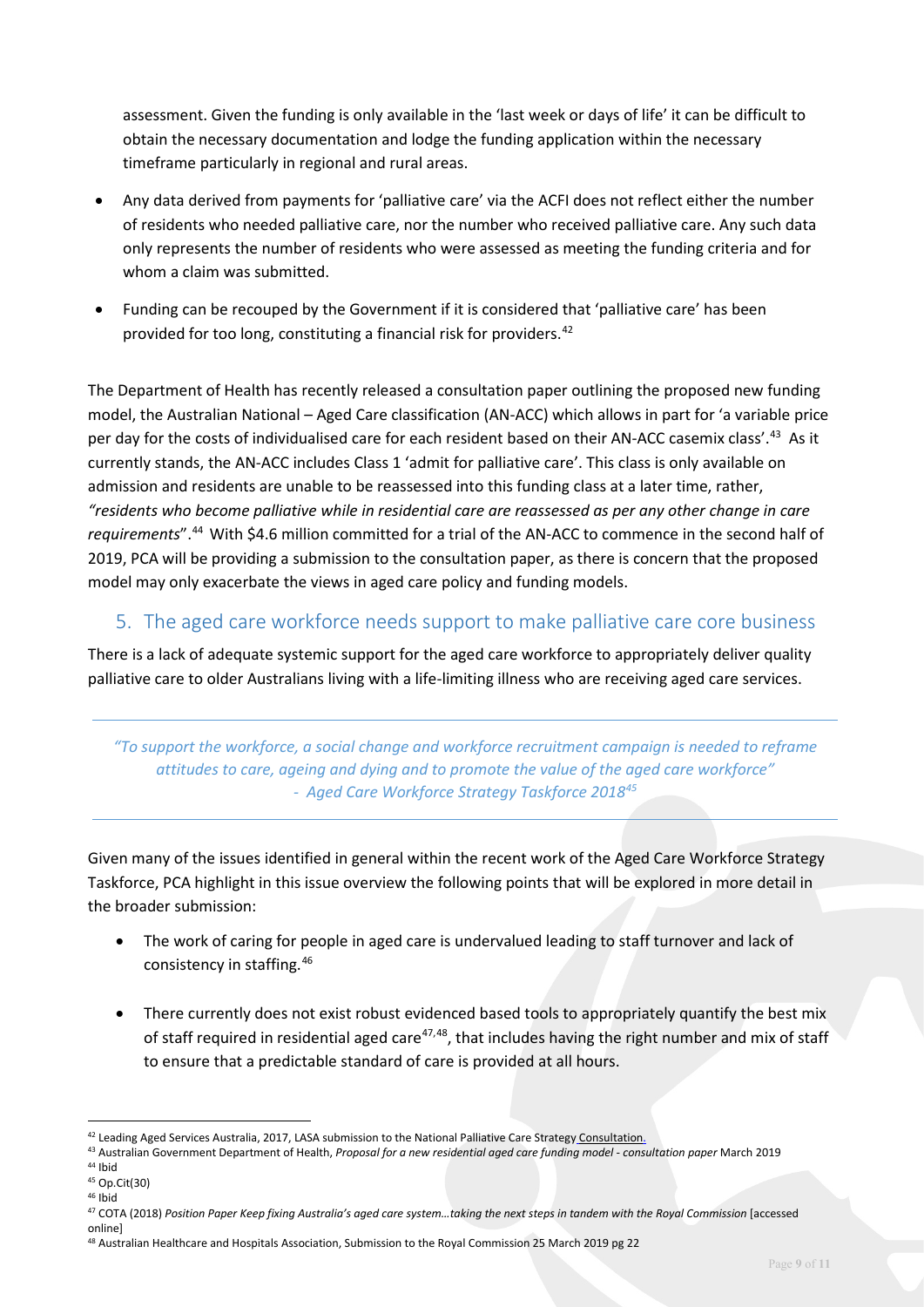- Employment conditions and job security also impact on staff retention, where rates of pay in the aged care sector are often not as high as those offered in different settings'.<sup>[49](#page-9-0)</sup>
- Undergraduate and vocational education and training (VET), including nursing and Certificate III in Individual Support and Certificate IV in Ageing Support, do not include palliative care as core units.[50](#page-9-1)
- It is not known how many aged care providers include palliative care on their mandatory training calendars.

*"The level of palliative knowledge within the aged care sector varies considerably between, and within, facilities as well as states" - Evaluation of the National Palliative Care Strategy Final Report[51](#page-9-2)*

As has been identified, lack of timely access and coordination between aged care providers and health services impacts the ability for aged care recipients living with a life-limiting illness to have their palliative care needs met. This includes access to primary care services where increasingly aged care providers report difficulty in arranging GP visits to residential aged care facilities, and similarly not all GPs will do home visits to older people living in the community.<sup>[52](#page-9-3)</sup> This has been identified<sup>[53](#page-9-4)</sup> as a result of a shortage of GPs in some locations, interoperability of software systems and health records, current GP remuneration levels and funding models, the time required, limited operating hours of primary care services and after-hours requirements, no suitably qualified staff within aged care to carry out clinical handover, and inadequate equipment within the setting. The result is often people being transferred to an emergency department when their care may have been able to be appropriately managed within the home or residential facility.

As the Aged Care Workforce Strategy Taskforce<sup>[54](#page-9-5)</sup> notes, the impediments to those accessing 'aged care' services to also access 'health care' services creates confusion over who has responsibility for managing care needs, contributing to ineffective management of complex care needs and poor coordination, placing tremendous stress on the aged care workforce to manage complex medical care needs beyond their scope of practice, without adequate support from medical specialists.

Further, bereavement and its effects on staff and other residents is often under-recognised and underacknowledged in aged care, with no structured approach to bereavement support either through pastoral care programs or more broadly within the sector.<sup>[55](#page-9-6)</sup>

*"In 2015, the Department undertook a feasibility study...This study found that there is a need for an enhanced knowledge base for palliative care in aged care generally, to improve palliative care practice in this setting." – Australian Government Department of Health[56](#page-9-7)*

<span id="page-9-0"></span><sup>49</sup> Op.Cit (30)

<span id="page-9-1"></span><sup>50</sup> ibid.

<span id="page-9-2"></span><sup>51</sup> Urbis, *Evaluation of the National Palliative Care Strategy 2010 Final Report*, September 2016 [Accessed online]

<span id="page-9-3"></span><sup>52</sup> Palliative Care Victoria (2018) *Palliative Care Consortia Aged Care Projects Survey results* [Accessed online]

<span id="page-9-4"></span><sup>53</sup> Australian Medical Association (2018) *2017 AMA Aged Care Survey Report* [Accessed online]

<span id="page-9-5"></span><sup>54</sup> Op.Cit (30) <sup>55</sup> Ibid

<span id="page-9-7"></span><span id="page-9-6"></span><sup>56</sup> Australian Government Department of Health, 'Palliative Care Guidelines for the Aged Care Sector' Webpage [last updated 23 October 2017]